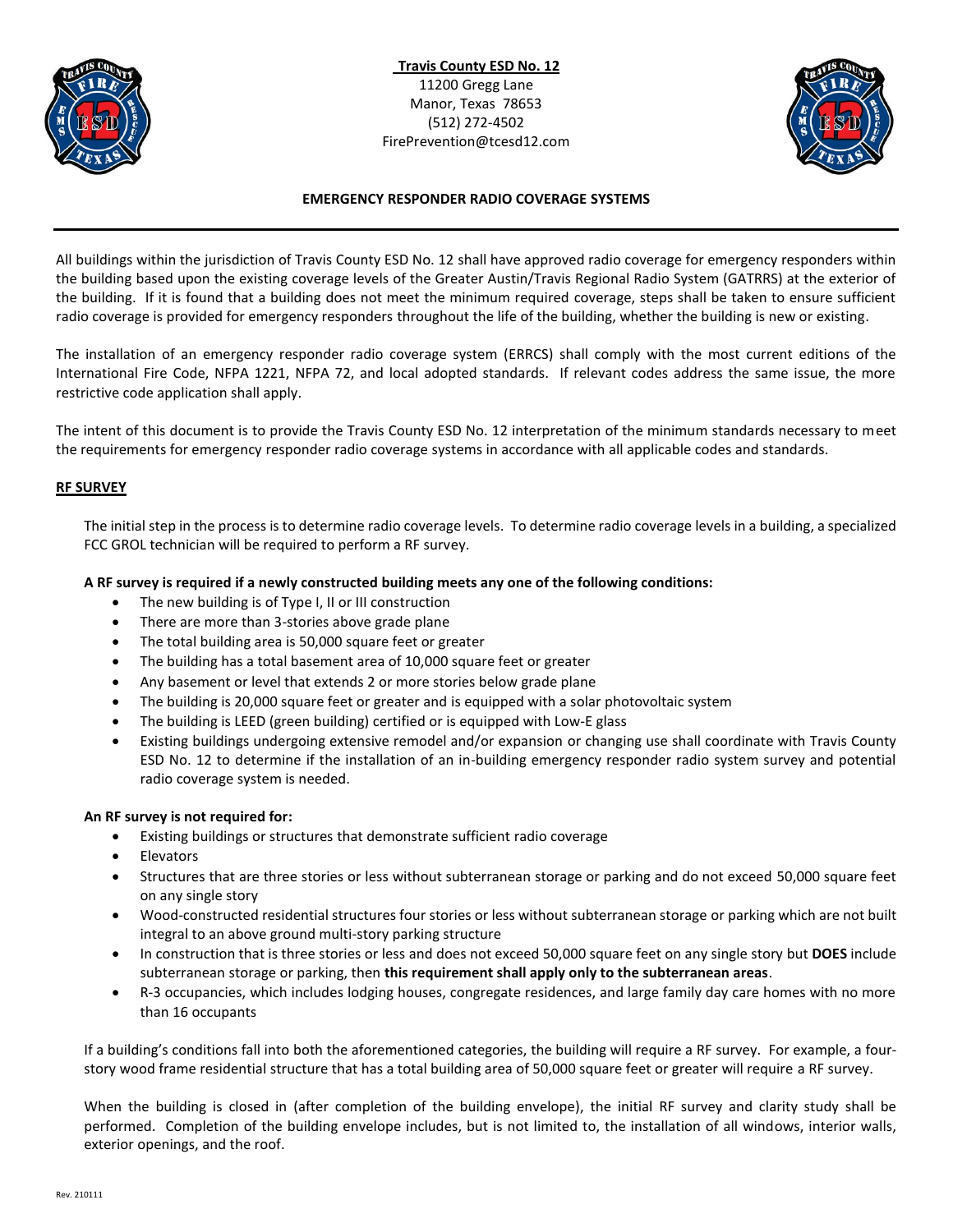In buildings with significant internal signal impairments such as rack storage, security screens or other interior or exterior features, all internal construction shall be complete prior to a RF survey.

At a minimum, RF surveys shall include:

- Date of survey
- Specific code requirements referenced
- Size and number of equal grids used for the survey
- Location where the radio frequency strength was taken in each grid
- RSSI (Received Signal Strength Indicator)
- Minimum acceptable coverage requirements for non-critical and critical areas used in survey
- Any additional measurements taken in "critical areas"
- The number of grids allowed to fail per floor
- Results of the current grid test illustrating that all areas passed the coverage area requirements
- Specific control channel used for survey
- Building conditions at time of testing
- Location in relation to the nearest tower
- Type of testing equipment used
- Proof of current calibration of the testing equipment within 12-months of test date
- Recommendations based on the radio signal strength coverage

The RF survey results shall be submitted to Travis County ESD No. 12 as part of the initial RF survey results. Travis County ESD No. 12 will review the submitted documents and the recommendations from the results of the RF survey and clarity study. Travis County ESD No. 12 may require a licensed third party to evaluate the results of the RF survey should the conditions warrant additional review.

If the RF survey demonstrates compliance with all applicable codes and requirements, the FCC GROL technician who completed the survey shall provide a statement of sufficient radio coverage to Travis County ESD No. 12.

If the RF survey determines an emergency responder radio coverage system is necessary, a construction permit for the installation of the system shall be obtained from Travis County ESD No. 12.

## **PERMIT & PLAN REQUIREMENTS**

**NOTE: Failure to provide any of the following information in the permit and plan requirements section will result in the plan being disapproved.**

## **Minimum RF survey information required for permit issuance**

- Initial survey results
- Recommendations based on the radio signal strength coverage
- Equipment listing and spec sheets
- Design plan
- Location of all critical areas
- Link budget
- Heat maps/projections
- Secondary (backup) power systems with calculations included
- Acknowledgement of post-installation RF survey and clarity study to be completed at conclusion of installation

## **Minimum required plan information for permit issuance**

The plan and all attachments provided to Travis County ESD No. 12 shall be clearly labeled and legible.

All pages of the plan submittal shall be numbered.

The plan and all revisions to the plan shall be dated. If the plan requires a resubmittal, all areas where corrections have been made shall be marked and clouded with a delta.

If making changes to an existing system, all existing devices and equipment shall be shown and properly identified on the floor plan and system riser diagram.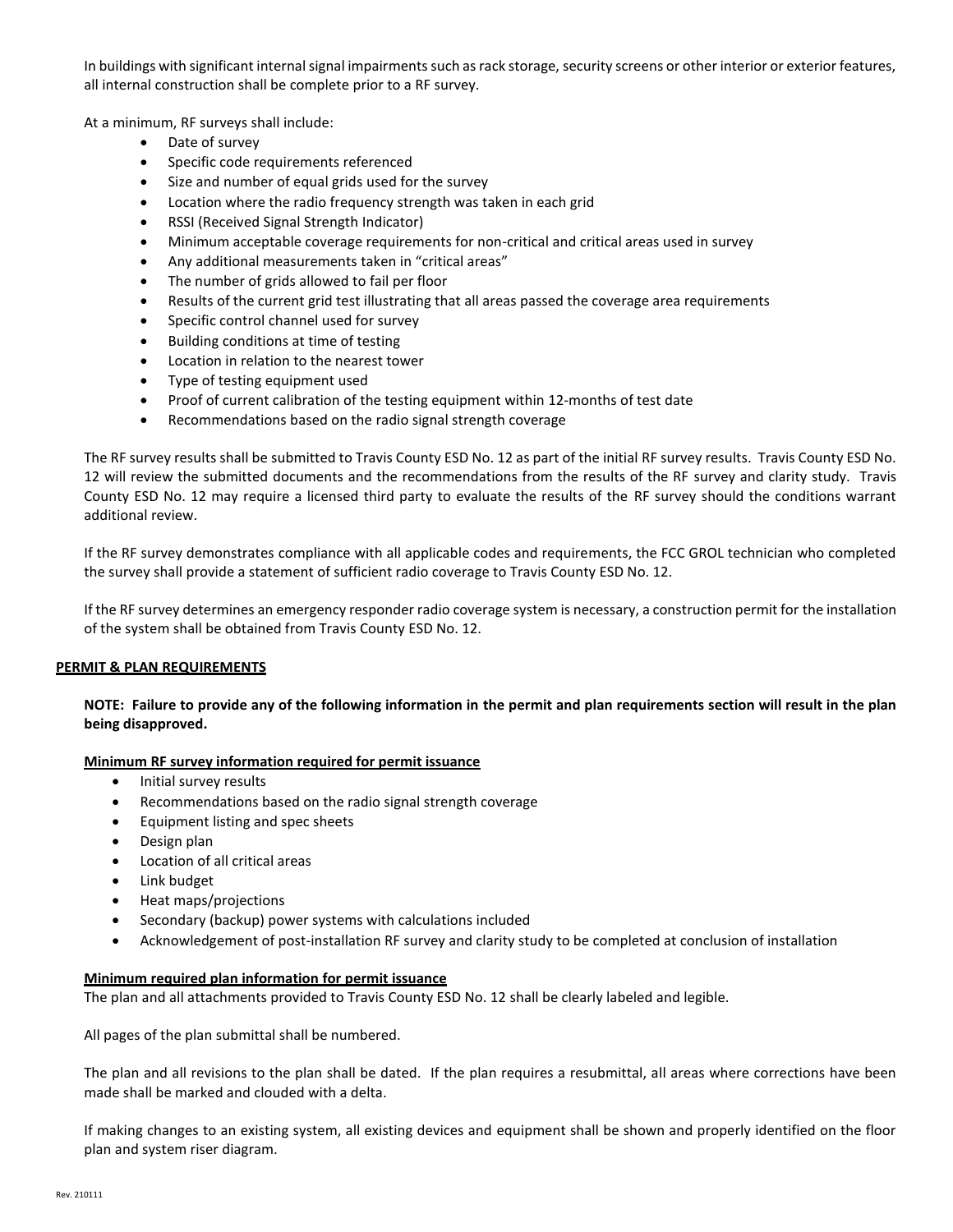The plan shall include 1) a cover sheet, 2) an equipment list, 3) a floor plan, 4) a system riser diagram, and 5) secondary (backup) power information/calculations.

## **Cover Sheet**

Provide the following information on the cover sheet:

- Project name and address
- The designer's full name, FCC License number and signature. The designer of record is responsible for the entire system being worked on.
- Business name, address, and FCC issued License of the installing contractor. If the designer of the system is not the installing contractor, the following shall be clearly delineated on the plans:
	- DESIGNED BY followed by the designer's business name, address, designer of record's full name and signature INSTALLING CONTRACTOR - followed by the installing contractor's business name, and address
- Type of supervising station service as per NFPA 72
- Occupancy type(s) of building or area as defined by the International Fire Code
- Number of stories below grade, number of stories above grade, building height, total building area, and building construction type
- Scope of work
- Indication of what type of system is being installed
- Description of transmission zone assignments
- A note stating that the design and installation complies with the most current editions of NFPA 72, NFPA 1221, NFPA 70 (NEC), International Building Code, International Fire Code and all local adopted standards
- Vicinity map
- All other pertinent notes
- A layout of the building and/or complex indicating the street location and the area of work within the building

## **Equipment List**

- Provide the model number, manufacturer's name, description, quantity, and symbols to be used (legend) for each device, equipment, and conductors proposed to be installed.
- Symbols used on the plans shall match the legend. Remove any "typical" symbols that do not pertain to the installation.

## **Floor Plan**

- Scale used and a graphical representation of the scale
- Room and room names
- The locations of partitions, non-rated walls, and rated walls
- The location of all emergency responder radio coverage equipment
- Power and panel locations
- Raceway routing
- Conduit and conductor size
- Roof plan showing location(s) of antennae
- Location(s) of in-building antennae
- Band width

### **Riser Diagram**

- Single-line wiring diagram (riser diagram) that shows the interconnection of equipment of the whole system
- Type and size of wire or conductor to be used
- Schematic drawing of electrical system and secondary (backup) power
- Detail Diagram show supervisory points from repeater

### **Secondary (Backup) Power Information/Calculations**

- Secondary (backup) power calculation
- Signal propagation map color map indicating the signal strengths as designed and then as installed by As-Built.

### **Attachments**

• Manufacturer's specification sheets for all devices, equipment, and materials to be used shall be provided. Highlight on the cut sheet which device or equipment is being used, the listing information, and the application.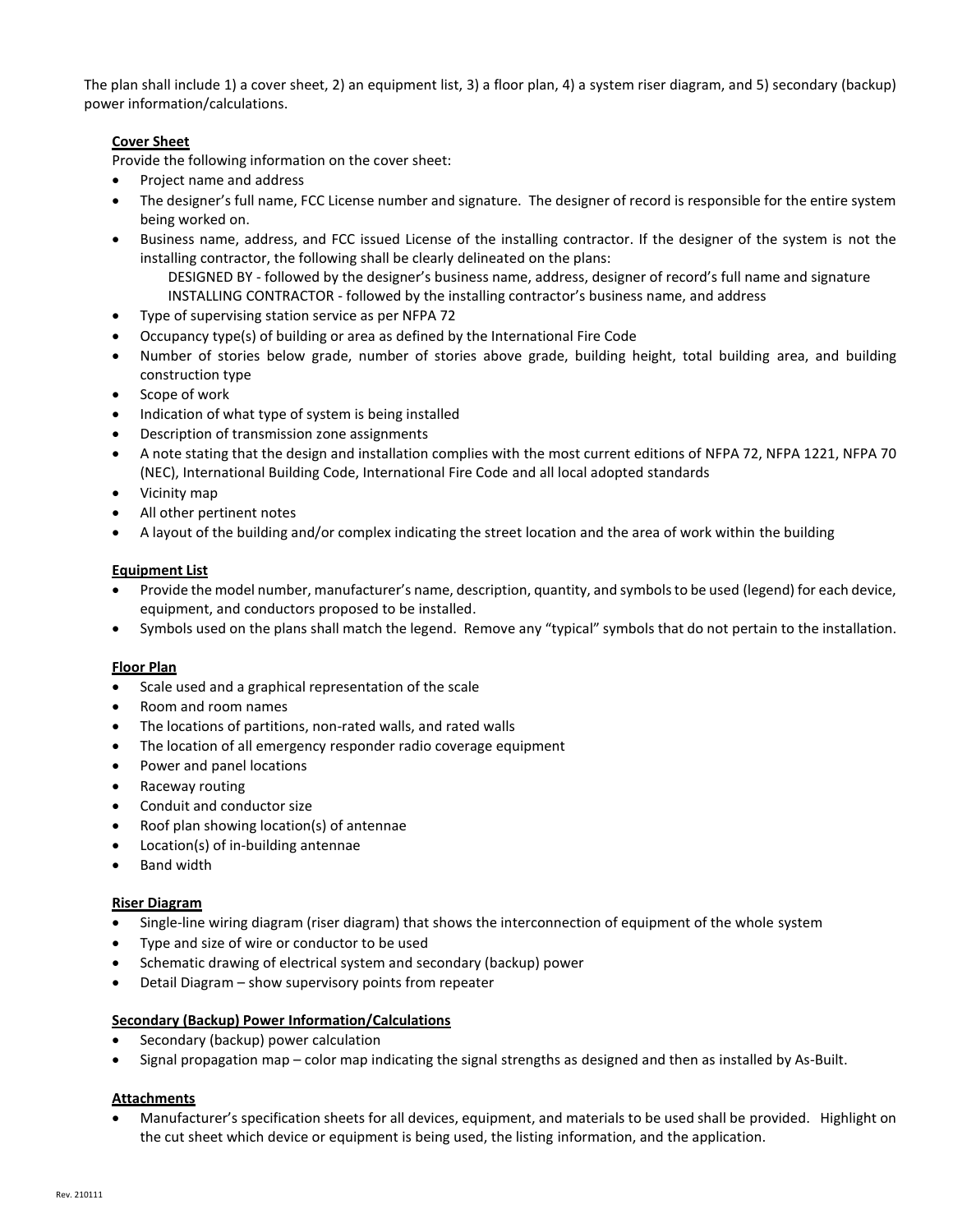Once Travis County ESD No. 12 reviews the submittal and issues a construction permit based on the information provided, the installation, initial dummy load testing, and live acceptance testing can be completed.

After installation is complete, the installing contractor shall perform a post-install RF survey and clarity study. The final testing documentation, including any as-builts, shall be submitted to Travis County ESD No. 12.

The building owner shall obtain the annual operating permit based on annual third-party testing to ensure coverage levels have not been negatively affected. The third-party testing agency shall provide coverage verification to Travis County ESD No. 12.

### **SIGNAL STRENGTH**

A minimum signal strength of **-95dBm** shall be provided into the building. A minimum signal strength of **-95 dBm** shall be received by the radio system when transmitting from within the building.

General areas, shall be provided with **95 percent floor area radio reliability coverage**, measured at the input of the receiver as worn and operated during typical fire and rescue operations.

Critical areas, such as fire command center(s), fire pump room(s), sprinkler riser room, exit stairs, exit passageways, elevator lobbies, standpipe cabinets, sprinkler sectional valve locations, and other areas deemed critical shall be provided with **99 percent floor area radio reliability coverage**.

There shall not be any excessive leakage outside of the building. Outside of the building at any point 20 feet from the outside wall of the structure, signal levels from the BDA shall not exceed -115dBm.

Exception: Interior courtyards that may have open air access but are surrounded by the building itself.

If a donor antenna exists, isolation shall be maintained between the donor antenna and all inside antennas and shall be a minimum of 15dB above the signal booster gain under all operating conditions.

The inbound and outbound signals shall be sufficient to provide a **minimum of DAQ 3.0** for either analog or digital signals.

### **Delivered Audio Quality Metrics:**

- DAQ 1 Unusable. Speech present but not understandable.
- DAQ 2 Speech understandable with considerable effort. Need frequent repetition due to noise/distortion.
- DAQ 3.0 Speech understandable with slight effort. Requires occasional repetition due to noise/distortion.
- DAQ 3.4 Speech understandable without repetition. Some noise/distortion present.
- DAQ 4 Speech easily understood. Occasional noise/distortion present.

### **NON-INTERFERENCE**

No sharing of common passive infrastructure with cellular DAS may occur.

The ERRCS shall not be infringed on, be overrun by, or combined with other radio systems such as cellular network signal amplifiers or adjacent building communication systems.

The building manager/owner shall suspend and immediately correct any other equipment installation(s) that degrade the performance of the public safety radio system or the public safety radio enhancement system.

### **FREQUENCIES**

Travis County ESD No. 12 operates in the 800 MHz band. For the current published list of all inbound/outbound frequencies, the installing contractor shall coordinate with the Greater Austin/Travis Region Radio System (GATRRS). The ERRCS shall be capable of transmitting all radio frequencies as required by Travis County ESD No. 12 and be capable of using any modulation technology in current use by the emergency response and public safety agencies in the jurisdiction.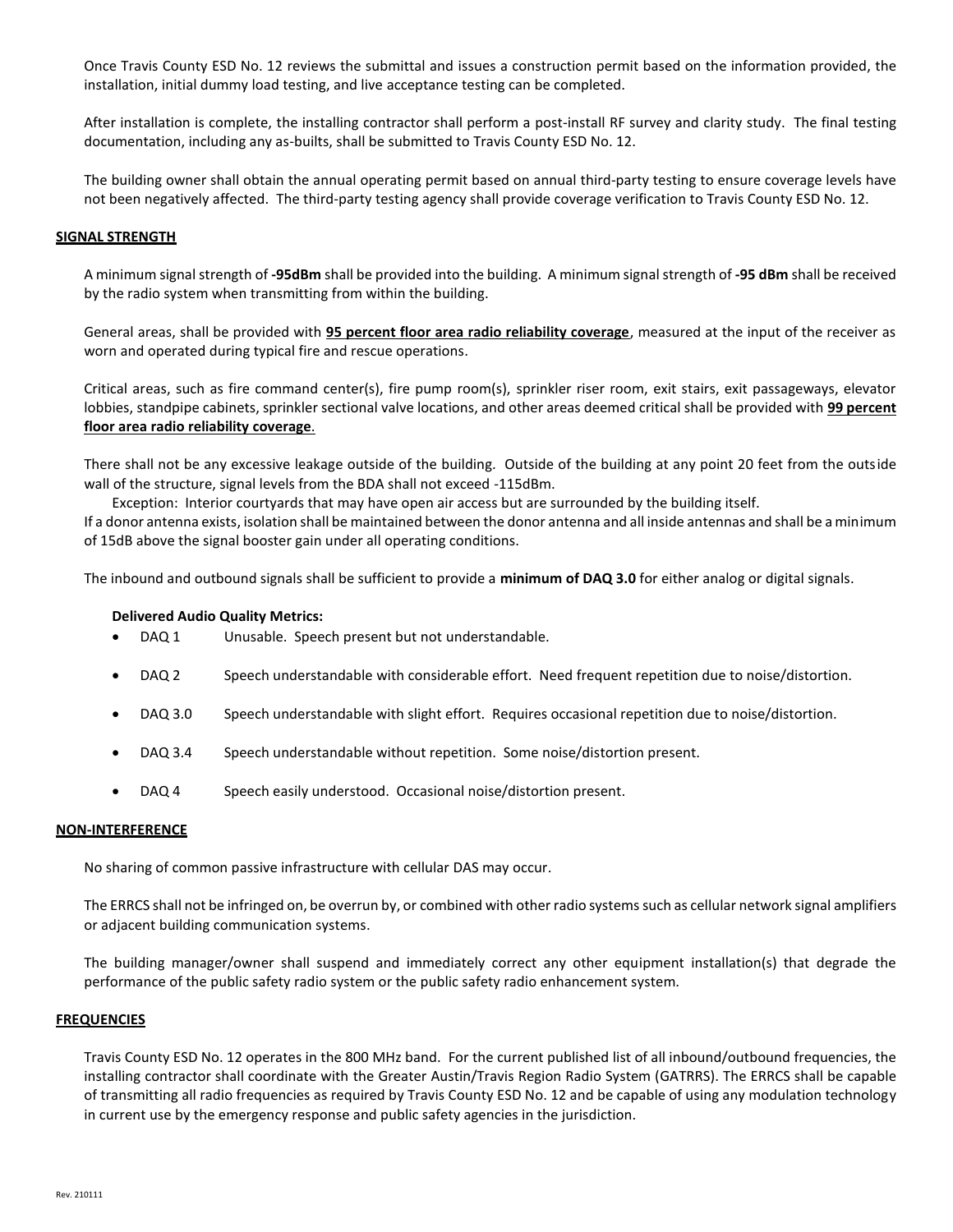## **FREQUENCY CHANGES**

Frequencies used by agencies on the GATRRS system may change as a result of an FCC order or other operational requirements of Travis County ESD No. 12 or cooperating agencies. The ERRCS shall be upgradeable to allow for instances where the jurisdiction changes or adds system frequencies to maintain radio system coverage as it was originally designed.

The building owner shall modify or expand the emergency responder radio system coverage at their expense. Prior approval of an ERRCS on previous frequencies does not exempt this requirement.

### **DESIGN AND INSTALLATION COMPONENTS**

The intent of the ERRCS is to provide signal amplification on every floor of the building. During installation, infrastructure (equipment space, electrical power, and cable pathways) shall be installed throughout the building. However, amplification only needs to be installed on floors that fail to pass the initial RF survey (original signal strength test) and/or final acceptance tests.

Components used in the installation of the ERRCS, such as repeaters, transmitters, receivers, signal boosters, cabling, and fiberdistributed antenna systems, shall be tested for compatibility with the public safety radio system.

The ERRCS shall permit the simultaneous use and interoperability of analog and digital radios.

The ERRCS shall be a neutral host and non-proprietary.

The antenna shall be directed to the nearest system repeater site.

Permanent external filters and attachments shall not be permitted.

## **Location and Equipment Room Requirements**

The room housing the ERRCS and all related equipment, shall be separated from the remainder of the building by 2-hour rated room on the main floor in a location approved by Travis County ESD No. 12.

The room housing the ERRCS and all related equipment shall be provided with adequate environmental controls required by the product manufacturer to maintain the room above 40 degrees Fahrenheit and a maximum temperature of 80 degrees Fahrenheit.

The ERRCS and secondary (backup) power shall be:

- wall mounted side by side or in close proximity.
- located in a NEMA 4 or NEMA 4X-type sealed enclosure which must protect it from smoke, water, and fire damage.

## **Signal Boosters (also known as Bi-Directional Amplifier or BDA)**

Signal boosters shall be **Class A** in the jurisdiction of Travis County ESD No. 12. Class A signal boosters are sometimes referred to as "channelized". Class A signal boosters and components can reduce unwanted signal amplifications and minimize potential future issues with the network.

### **Backbone and Distribution Cables**

A backbone having a minimum two-hour fire resistive rating shall be installed between the first floor or the bottom subterranean floor to the roof.

At each floor and the roof, an opening shall be made to allow easy access to the conduit from the ceiling. Access in either the form of a drop ceiling or access panel shall be made along hallways and through firewalls. All floors of subterranean parking garages shall have a similar conduit installation and access.

Backbone cables shall be:

- protected by a 2-hour fire-resistive rated enclosure.
- fiber-optic, copper, or coaxial cable.
- connected to the antenna distribution, radiating, or copper cables using coupler devices of a value determined by the overall design.
- plenum rated.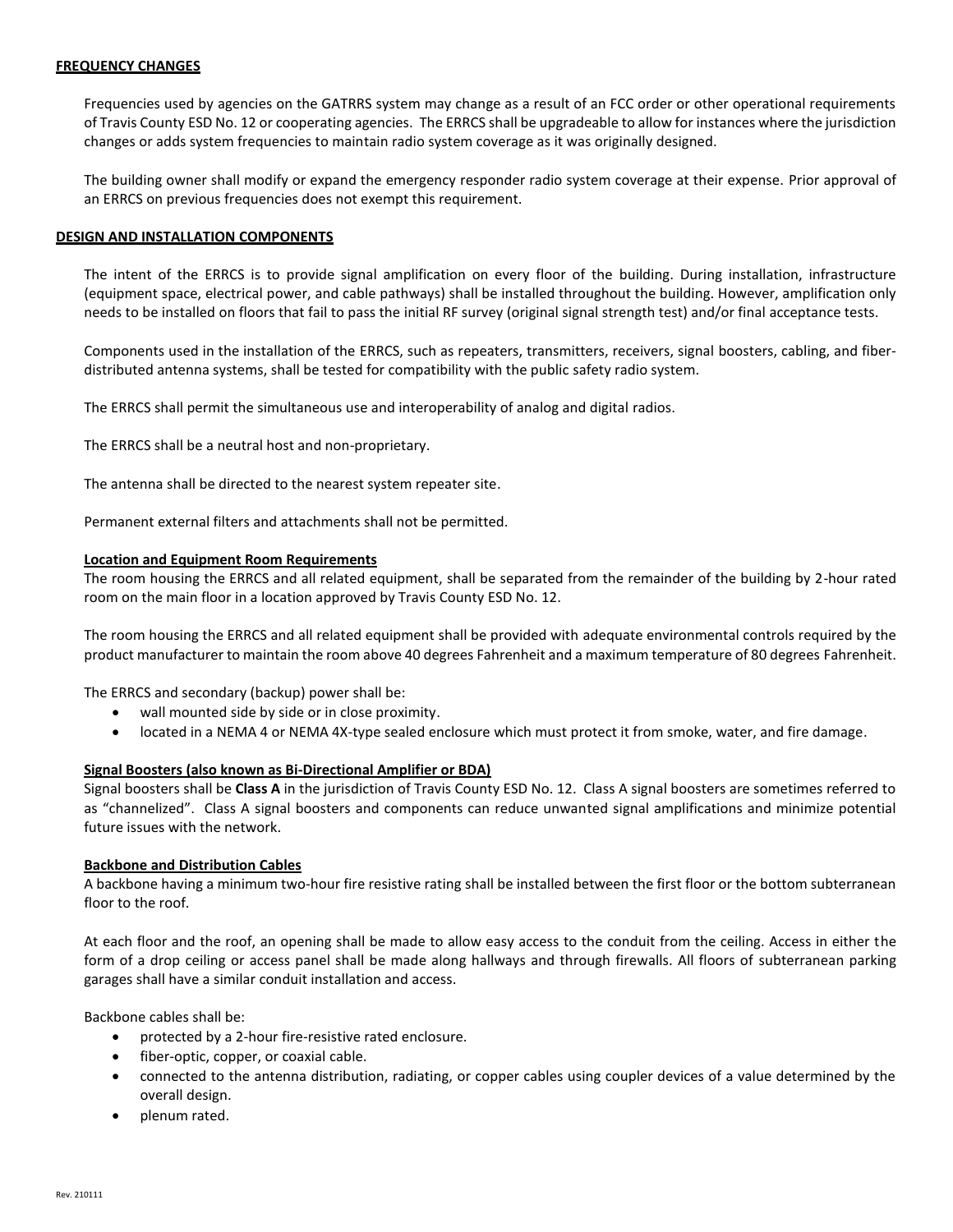All connections between the backbone and distribution antenna cables shall be made within the 2-hour-rated enclosure. Passage of the feeder cable in and out of the 2-hour rated enclosure shall be fire stopped to 2-hour ratings.

Cable other than backbone or distribution cable is allowed to comingle with the backbone and distribution cable in the conduit provided it is listed, shielded cable that will not interfere with the backbone or distribution cable.

## **Power Sources**

At least 2 independent and reliable power sources, one primary and one secondary, shall be provided for all RF-emitting devices and any other active electronic components of the system.

The primary power source shall be supplied from a dedicated branch circuit and comply with the most current edition of NFPA 72.

All electrical breakers for the ERRCS shall be colored RED, marked BDA and have a mechanical lock-out device to prevent inadvertent disruption of the power.

In the event of a fault or failure of the primary power supply, the ERRCS system shall automatically and immediately transfer to a secondary power source, while constantly maintaining all required ERRCS functions and operations.

One of the following secondary power sources can be used:

- A storage battery dedicated to the system capable of supplying at least 12-hours at 100% system operation capacity
- An alternative power source (ex. automatic-starting engine driven emergency generator) serving the dedicated branch circuit or the system with at least 12-hours of 100% system operation capacity.
- In addition to the generator, the ERRCS shall be provided with a primary battery backup unit of no less than two hours of full system run-time, which shall ensure continuous coverage until the engine driven emergency generator starts.

## **LABELING**

Buildings equipped with an emergency responder radio coverage system shall be identified by an approved sign located above or near the Knox Box stating the following: **EMERGENCY RESPONDER RADIO SYSTEM INSTALLED**.

6"x8" Metal backed sign ½" lettering 2'x4" Graphic Red background with Blue Reflective Letters and Graphic



### **EMERGENCY RESPONDER RADIO SYSTEM INSTALLED**

Provide a sign on all doors providing access to ERRCS stating the following: **EMERGENCY RESPONDER RADIO COVERAGE SYSTEM EQUIPMENT INSIDE**.

Provide a sign on donor antennas stating the following: **EMERGENCY RESPONDER RADIO COVERAGE SYSTEM**. In addition, provide the service provider name and contact number on the sign for the donor antennas.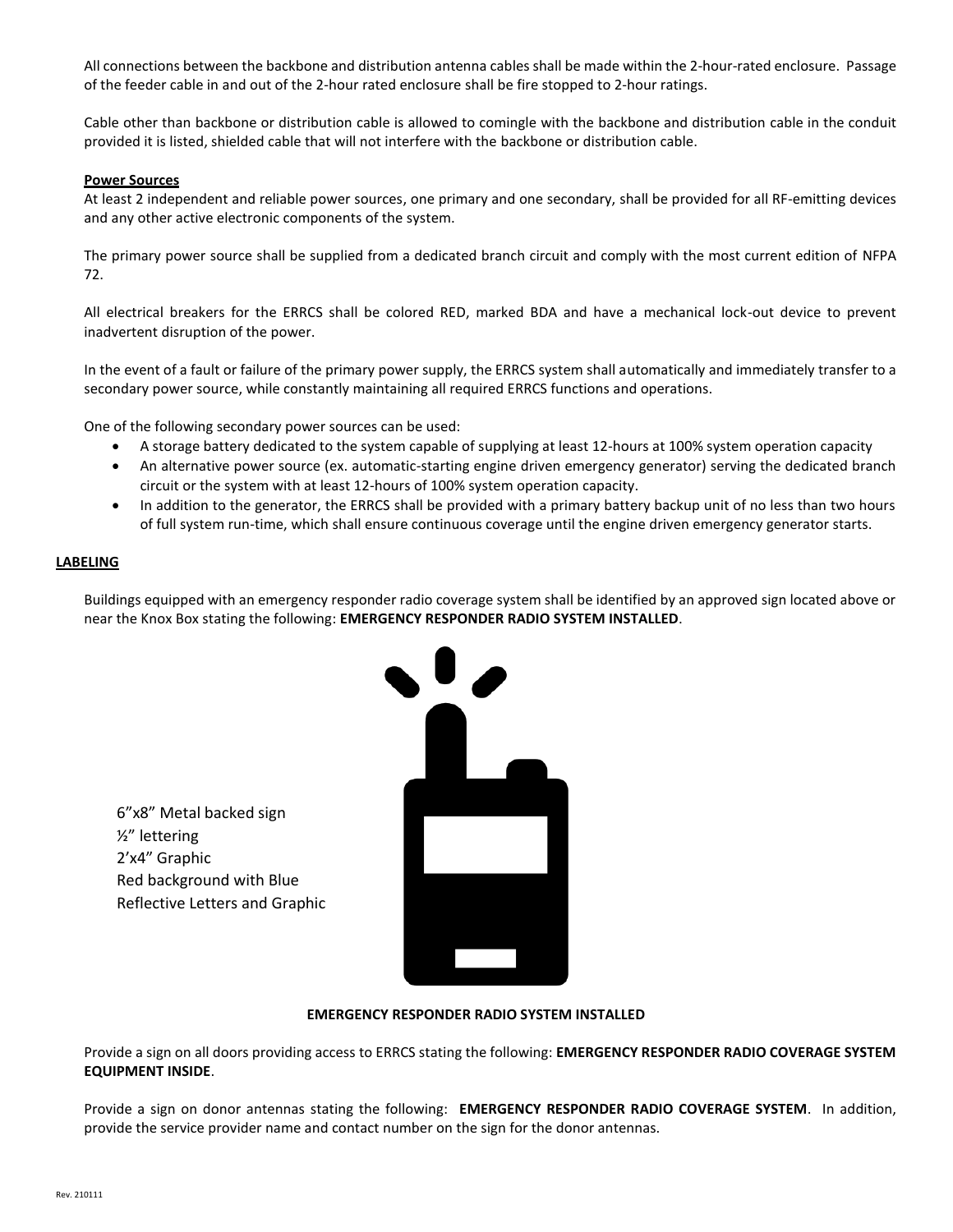## **MONITORING REQUIREMENTS**

A dedicated monitoring panel shall be provided to annunciate the status of the following items and all RF emitting devices. The monitoring panel shall provide visual and labeled indication of the following for each signal booster:

- Normal 120VAC power
- Signal booster trouble
- Loss of normal 120VAC power
- Battery power fail
- Low battery capacity

The occurrence of any fault in the ERRCS where the system function is decreased shall cause a supervisory signal at an off-site monitoring service company.

The alarm point shall indicate what floor the BDA system is located. For example, an alarm with a BDA on the 5<sup>th</sup> floor would read as "5th Floor BDA AC Power Fail".

The communications link between the fire alarm system and ERRCS shall be monitored for integrity. All monitoring of system components shall relay a signal within 3 minutes 20 seconds.

## **POST-INSTALLATION ACCEPTANCE TESTING**

The two primary considerations for the post-installation acceptance tests are:

- Equipment Validation (before it is placed on the air)
- Coverage Validation (to document the improved coverage)

Upon completion of installation, the installing contractor shall verify that two-way coverage on each floor of the building meets the minimum required levels.

The installing contractor shall coordinate with Travis County ESD No. 12 prior to the post-installation acceptance test. A representative from Travis County ESD No. 12 may request to witness the test.

### **Acceptance Test Recommendations**

Necessary coordination shall be made such that representatives of other contractors whose equipment are involved in the testing are present.

There shall be sufficient personnel and equipment to demonstrate the installation.

The post-installation acceptance/coverage test shall be performed while on battery back-up.

During the acceptance test, the following shall be verified:

- Equipment placement
- Donor antenna
	- Verify the mount
	- Weather proofing on donor connection
	- Verify alignment with donor location
	- Grounding of the donor antenna.
- BDA location
- Demonstrate isolation
- BDA gain settings
- Battery back-up units

Signal levels/signal strength must be measured with a calibrated spectrum analyzer in each of the grid cells in addition to all critical areas. Signal levels shall be demonstrated within and outside of the building. These measurements shall be imported into the same computer program utilized to generate the design heat maps.

A spot located approximately in the center of a grid area shall be selected for the test.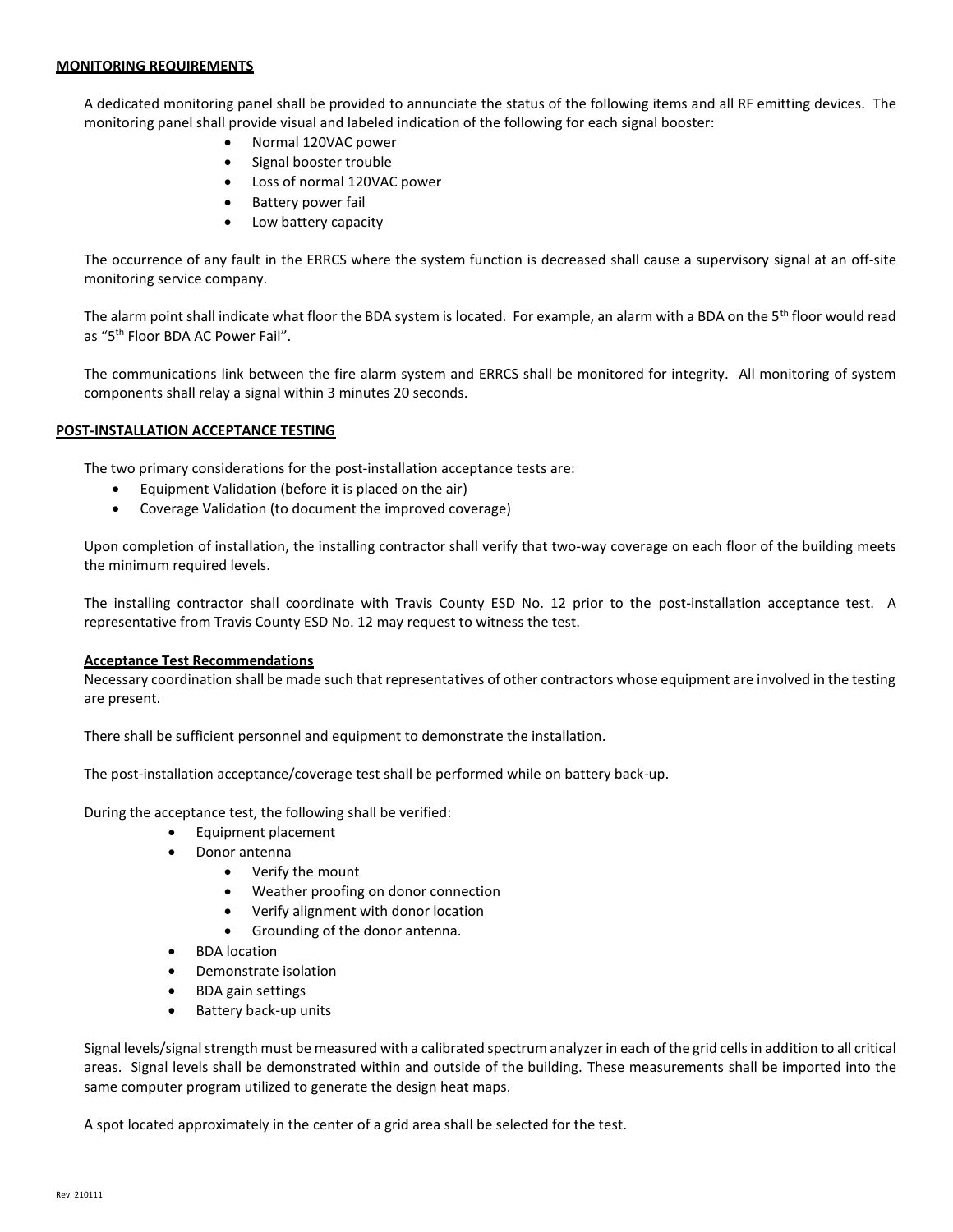Once the spot has been selected, prospecting for a better spot within the grid area shall not be permitted. Each grid area shall be tested for transmission/reception at the minimum signal strength of -95 dBm. If the signal strength fails to meet the requirement, the grid area shall be marked as failing.

Measurements shall be made with the antenna held in a vertical position at three (3) to four (4) feet above the floor to simulate a portable radio worn on the belt or in a turnout coat pocket.

No more than two (2) non-adjacent cells can fail the test.

Failure in a critical area means the building fails.

Both inbound and outbound signals shall be measured on each and every floor above and below ground including stairwells, basements, penthouse facilities and parking areas of the structure.

The gain values of all amplifiers shall be measured and the test measurement results shall be kept on file at the facility so that the measurements can be verified each year during the annual tests. In the event that the measurement results become lost, the building owner will be required to rerun the acceptance test to reestablish the gain values.

The alarm monitoring company shall certify that they have received the BDA alarms as a trouble and have procedures in place to report trouble events to the proper authority.

The following acceptance test documentation shall be provided to **Travis County ESD No. 12**:

- Completed post-install coverage testing results, including as-built heatmaps showing actual signal strength measured within the building,
- FCC registration number
- As-builts showing all equipment locations
- System summary
	- BDA serial number
	- Current gain settings uplink and downlink
	- Donor location in regard to Macro site
	- Other pertinent information regarding components and system details
	- Diagrams showing equipment placement and routing for antennas, coaxial cables, and AC power
- Equipment calibration certificates dated within the past 12 months
- Secondary power calculations
- List of assigned frequencies

### **Without the presence of the above documentation, the acceptance test shall not be approved by Travis County ESD No. 12.**

After final completion and acceptance of the project, the contractor shall provide the following to the **owner**:

- Documents demonstrating compliance with all applicable codes
- All literature and instructions provided by the manufacturers describing proper operation and maintenance of all devices and equipment
- A small-scale copy of the approved plan (11"x17" maximum) and as-builts, if applicable
- A copy of a Certificate of Completion
- One set of ERRCS technical information and documentation to be filed in a secure location on site

After final completion and acceptance of the project, the building owner shall maintain the following on site:

- Documents demonstrating compliance with all applicable codes
- All literature and instructions provided by the manufacturers describing proper operation and maintenance of all devices and equipment
- A copy of the as-built plan
- Summary drawing showing locations of ERRCS headend and node equipment, and antenna sites
- Summary of ERRCS frequencies utilized
- Table of effective radiated power at antenna sites
- Keys to radio equipment room in key box
- A copy of the Certificate of Completion
- The names and contact information of personnel to be contacted at any time for access to the equipment